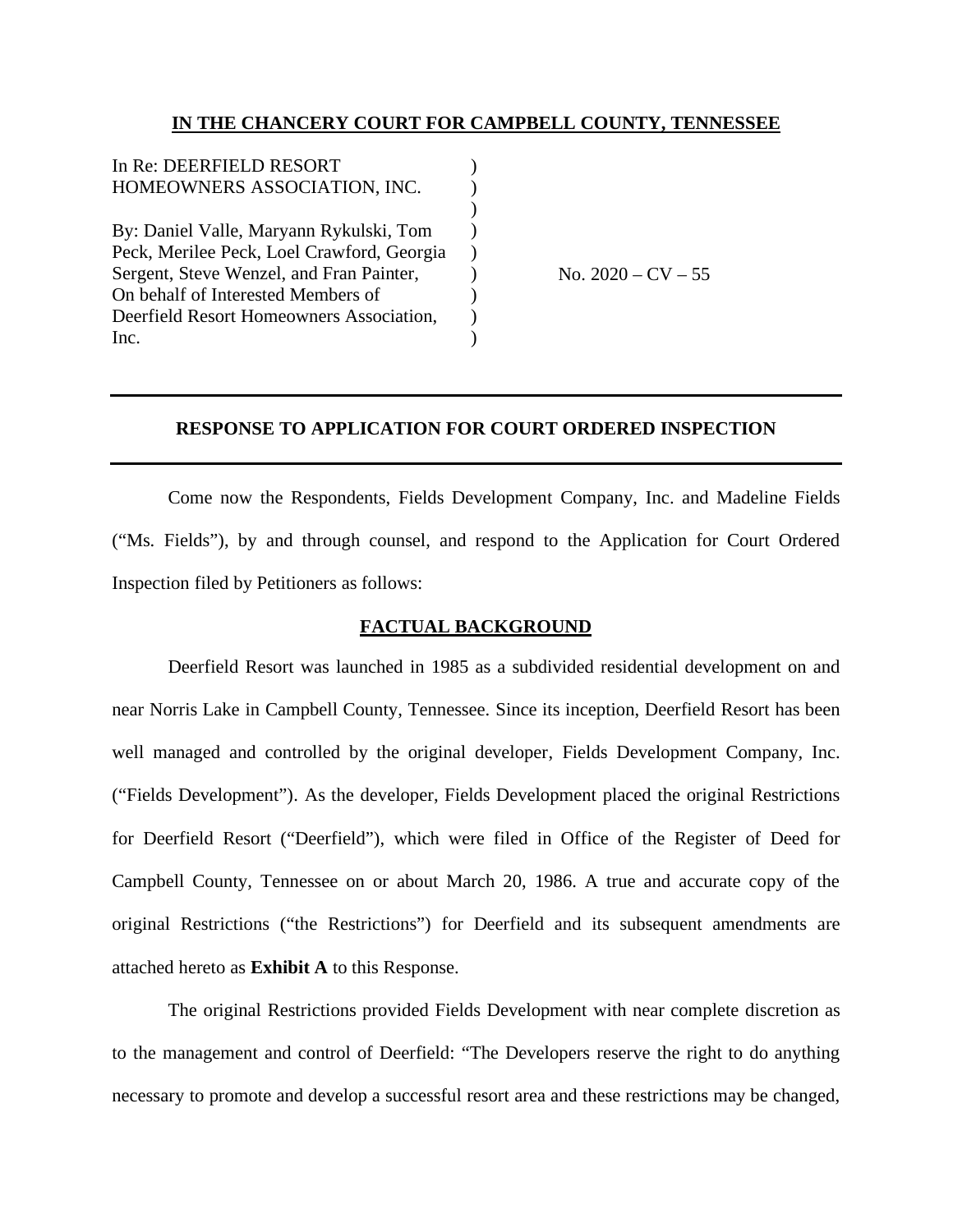amended or altered by the Developers." *See* **Exhibit A** at 1. Over the years, pursuant to the authority granted to it by the original Restrictions and its amendments, Fields Development has amended the restrictions. In the most recent amendment, entitled "Amended Declaration of Protective Covenants and Restrictions for Deerfield Resort," the following language was added to the restrictions:

> 22. DEVELOPER CONTROL PERIOD: During the Developer Control Period, which shall be defined as that period of time during which the Developer continues to own any lots or tracts in Deerfield Resort, the Developer shall control the common areas and roads in Deerfield Resort. Upon the Conveyance of the last lot or tract in Deerfield Resort, or at such earlier time as the Developer may determine from time to time, in its absolute and sole discretion, the Developer shall convey all and/or portions of the common areas and roads to the Deerfield Resort Property Owners. No property owner shall have a vote on issues of roads and/or common areas until such time as the Developer relinquishes all and/or partial responsibilities for such roads and common areas to Deerfield Property Owners

> 23. THE DEVELOPER reserves the right to do anything necessary to promote and develop a successful resort are and these restrictions may be changed, amended or altered by the Developer.

*See* **Exhibit A** at 6. The latest amendment to the restrictions was filed on August 1, 2018 with the Register of Deeds for Campbell County. *See id* at 7. Unquestionably, the amended restrictions for Deerfield provide Fields Development with essentially complete control of Deerfield. Nowhere in either the original Restrictions or any of its subsequent amendments is Deerfield Resort Homeowners Association, Inc. referenced.

In April 1986, after Deerfield was launched and the original Restrictions were placed on Deerfield, Paul R. Fields, the President of Fields Development, incorporated Deerfield Resort Homeowners Association, Inc. ("HOA") as a not-for-profit corporation, which would act as a vehicle for Deerfield property owners to eventually control Deerfield when the development was complete. The development has never been completed. Accordingly, there has never been a need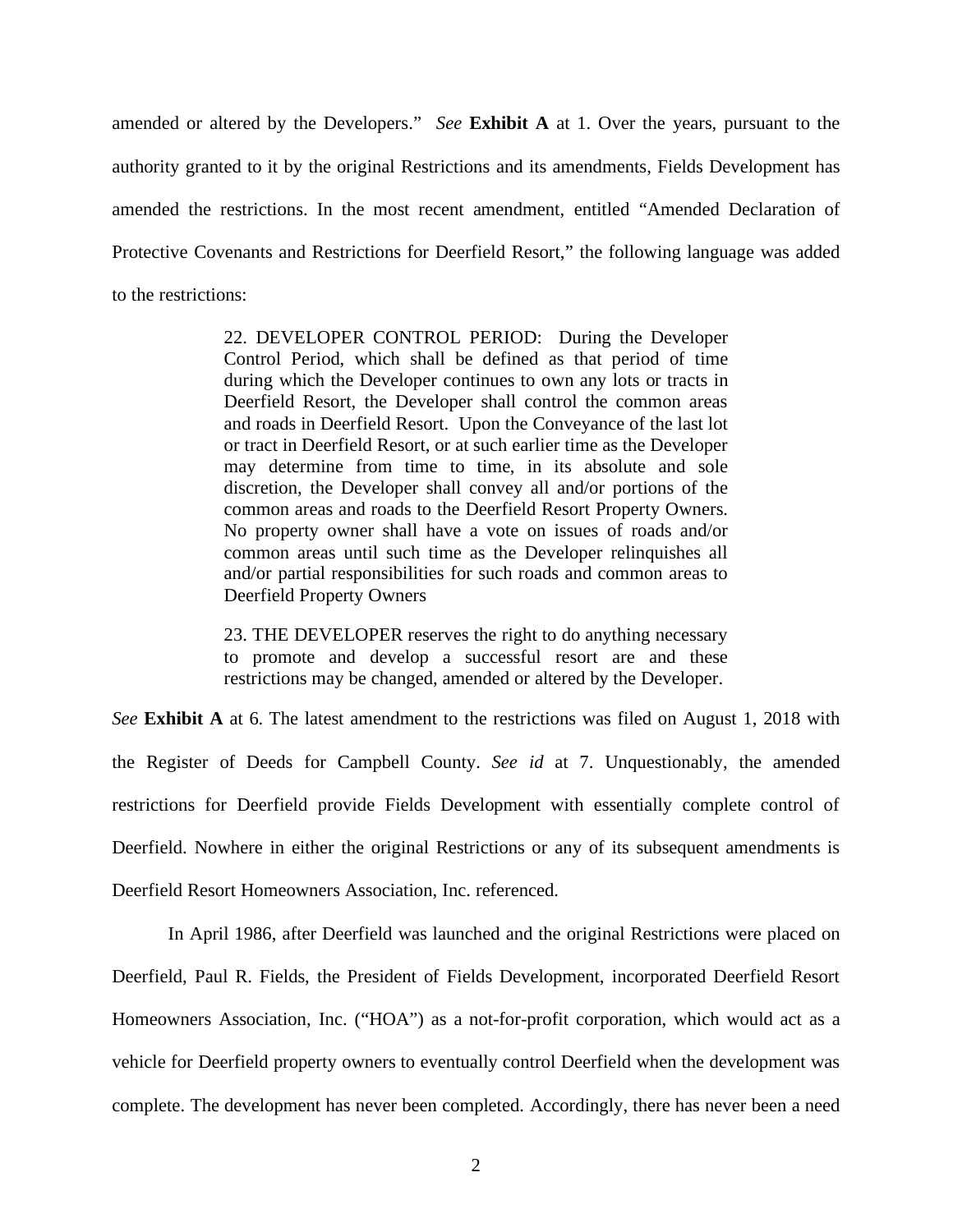or a use for the HOA, which has taken no substantive action since its inception in 1986. Importantly, the HOA has never been organized or adopted any Bylaws. Moreover, there have never been any official meetings, including annual meetings. The HOA has no employees, no bank accounts, no adopted resolutions, no votes, and no dues. A yearly report is filed by Ms. Fields, President and Registered Agent of the HOA, to the Tennessee Secretary of State to keep the HOA administratively viable in the event that control of Deerfield is eventually conveyed to the HOA. However, other than the annual report to the Secretary of State, no records are maintained by the HOA because it is non-functioning and powerless. Rather, the control of Deerfield lies entirely with Fields Development, a for-profit corporation. Deerfield itself is still under development to this day, with hundreds of acres of prospective property yet to be developed.

### **ARGUMENT**

Petitioners' application for court ordered inspection should be denied for several reasons. Initially, some of the records being sought are maintained by Fields Development Company, Inc. – a for profit corporation to which the statute being asserted by Petitioners does not apply. Secondly, the HOA, though incorporated, has never been established or organized, as plainly stated and acknowledged by Petitioners themselves in a related cause of action. Finally, even if the statute does apply to certain of the records, there exists good reason to assert that some of the requested records are not being sought in good faith. Accordingly, the Petitioners' request should be denied in its entirety, including the request for attorney fees.

# **I. Control of Deerfield Resort lies with Fields Development Company, Inc.**

Petitioners attempted use of and reliance on Tennessee Code Annotated, sections 48-66- 101 *et. seq.* is misplaced. Some of the information or records being sought by the Petitioners from the HOA, particularly the list of all "dues paying" members of the Association along with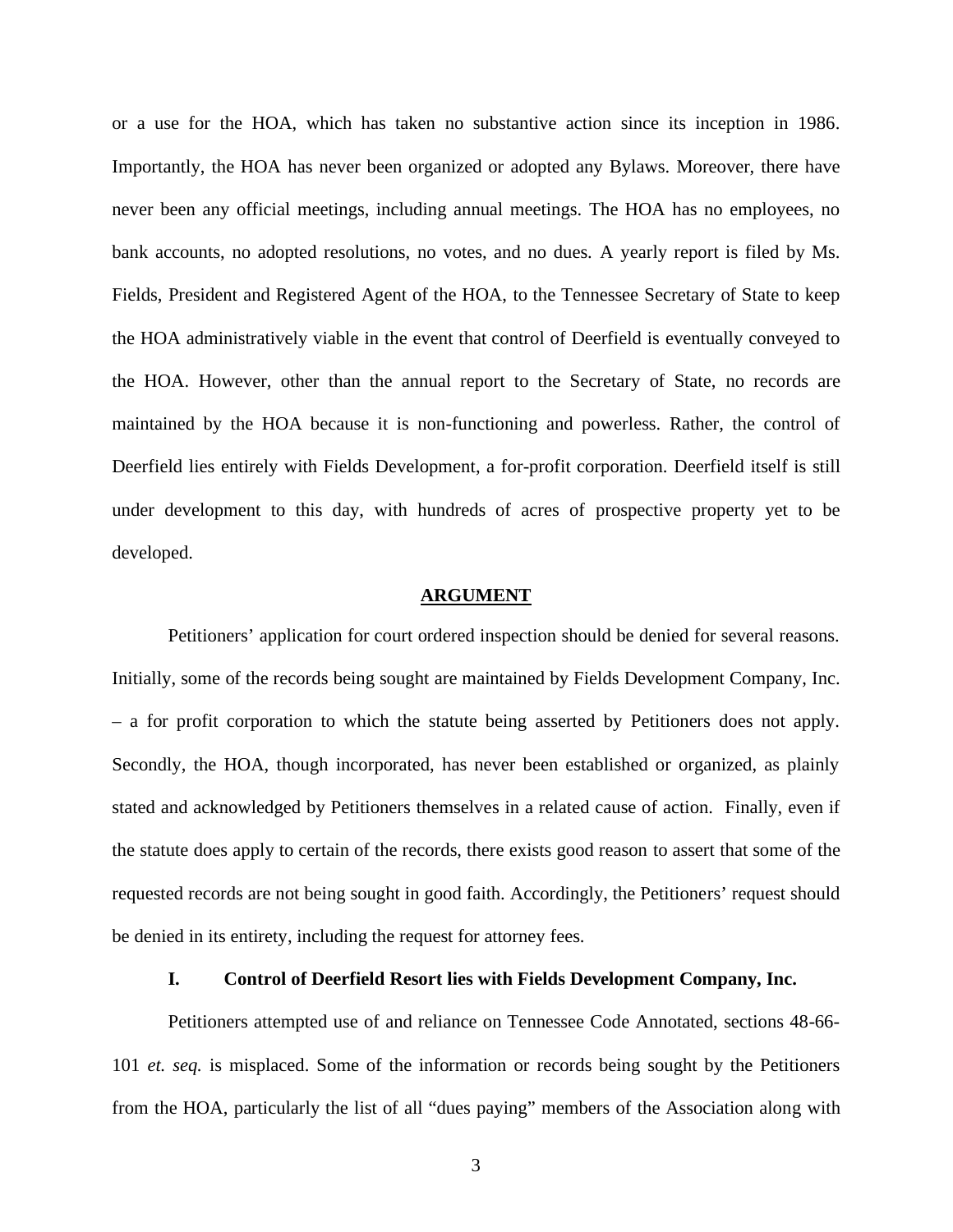their addresses, electronic and telephonic contact information, are actually maintained by Fields Development – a for profit corporation to which the statute does not apply. In the first place, Fields Development asserts that Petitioners Daniel Valle and MaryAnne Rykulski have never paid any maintenance or security fees assessed by Deerfield Resort – the d/b/a of Fields Development. Thus, their insistence that they are "members" with the right to the collection of records related to "dues" smacks of bad faith.

Rather, Fields Development asserts that homeowners in Deerfield only pay maintenance and security fees assessed and collected by Deerfield Resort. The fees paid for these services do not move through the HOA, which does not even have a bank account. In fact, Deerfield homeowners pay no dues to the HOA. Again, Fields Development is in complete control of Deerfield, per the original Restrictions and all subsequent amendments. Fields Development is a for-profit corporation and is not subject to the requirements of Tennessee Code Annotated sections 48-66-101 *et. seq.*, which apply exclusively to Nonprofit Corporations.

#### **II. The HOA is functionally a nullity.**

Further, as indicated above, the Petitioners' Application should be denied on the basis that the HOA is essentially a nullity. Although Madeline Fields is the President and Registered Agent of the HOA, her only function is to file an annual report with the Secretary of State to keep the HOA administratively viable for possible future use of Deerfield property owners. The HOA asserts that until it becomes functionally organized that it has no "members" and that it has no obligation to create or maintain the records as sought by Petitioners. As mentioned above, since its inception, the HOA has taken no substantive action, adopted no Bylaws, had no annual meetings, had no elections, had no meetings of members, had no meetings of the board of directors, and formed no committees. Moreover, the HOA has not had and current has no employees, no bank accounts, no adopted resolutions, no votes, and no dues. Accordingly, there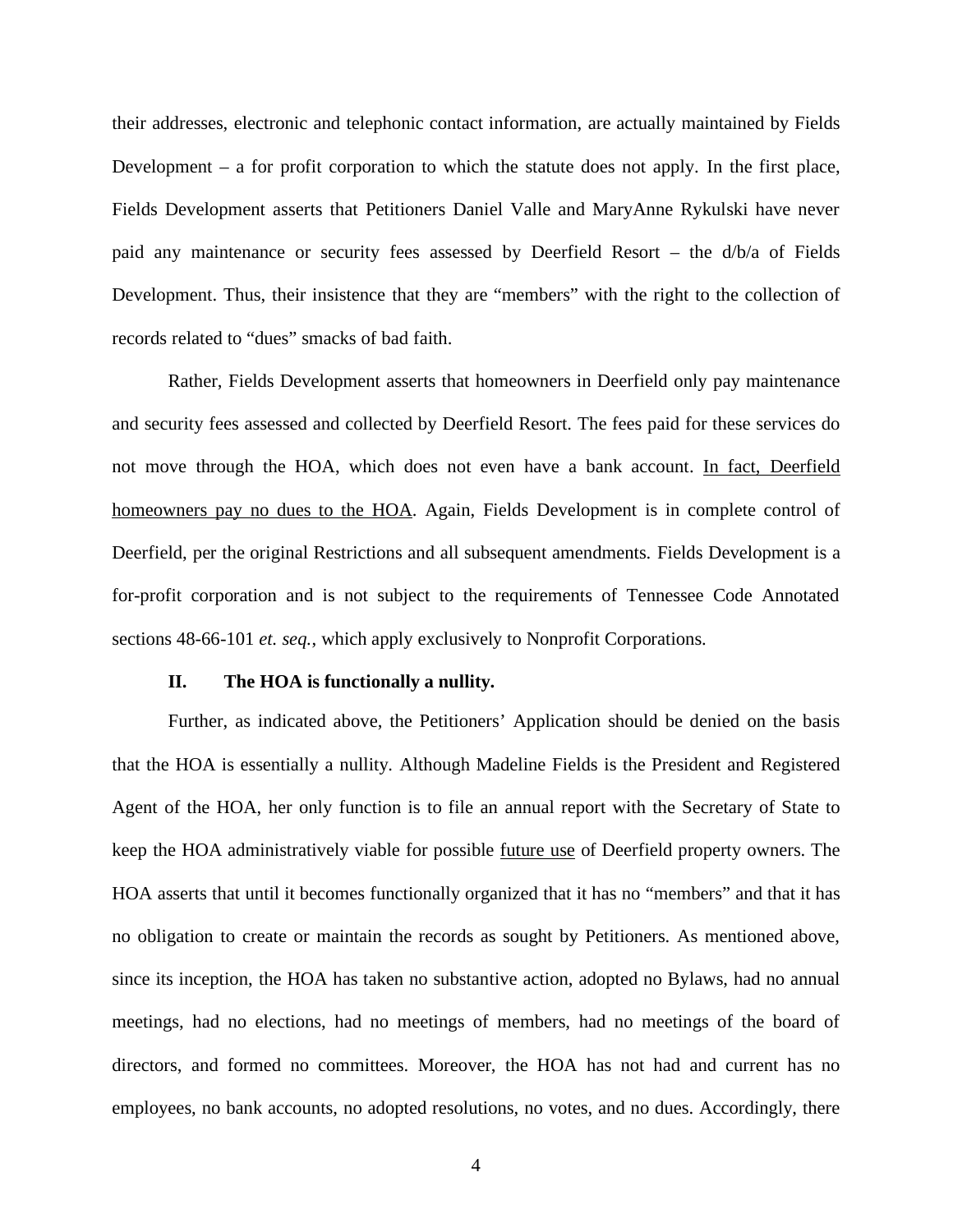are no accounting records of the HOA. There is no list of "dues paying members" as sought by Petitioners, because the HOA collects no dues. Similarly, there is no restated charter, resolutions, minutes, or other written communications by the HOA.

Both the complete control of Deerfield by Fields Development and the lack of organization of the HOA is confirmed by the Petitioners themselves, all of whom (except for Tom Peck and Merilee Peck) are also Plaintiffs in a related lawsuit in this Court against Fields Development, the HOA and others. *See Valle et. al. v. Deerfield Resort, Inc. et. al.* 7CHI–2019– CV–237. In the Complaint, Petitioners specifically allege "the 'HOA' has never been established pursuant to its Articles of Incorporation, and has been essentially run by Fields Development [Company], Inc. and the 'Fields' family." *See Complaint*, ¶ I.3 (emphasis added). This is one of the few accurate allegations in the Complaint and it demonstrates that the current application made by the Petitioners is knowingly made in bad faith. Control of Deerfield by Fields Development is not a secret and is completely permissible under the original Restrictions and its subsequent amendments. The property is still under the development of Fields Development and thus the HOA is completely inactive.

#### **III. The records are not being sought in good faith.**

As noted above, there are several reasons that Respondents assert that the records sought in connection with Mr. Pryor's Letter dated February 26, 2020 ("Notice Letter") are being sought in bad faith. However, initially, Ms. Fields responds directly that there are no records owned or maintained by the HOA in response to items 1 through 9 of the Notice Letter. As indicated above, Ms. Fields is in possession of the 2020 Annual Report to the Secretary of State. However, Respondents are reluctant to produce it because: 1) as indicated, several petitioners who wrongly claim to be "members" of the HOA have never even paid the annual fees assessed by Deerfield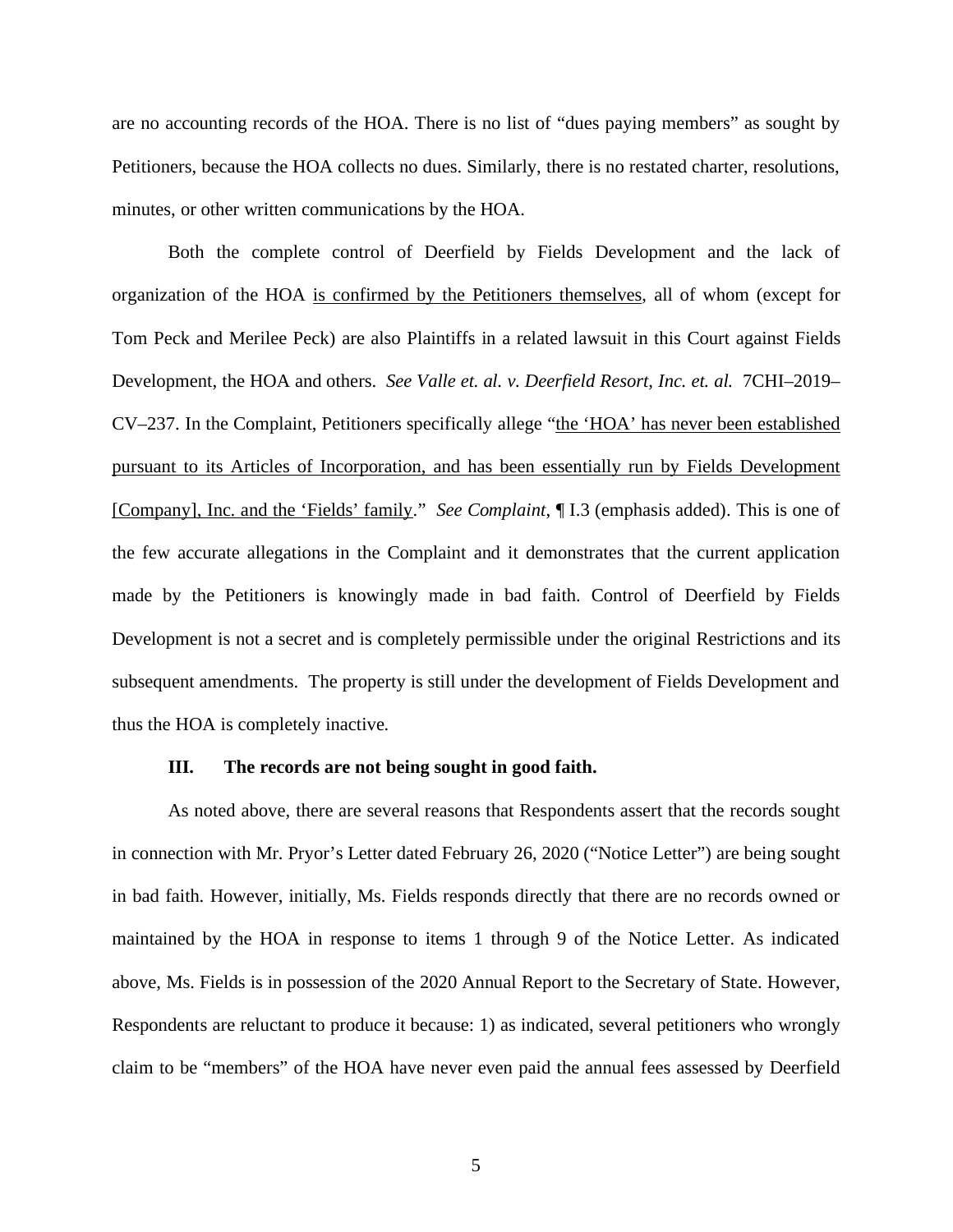Resort, which smacks of bad faith; 2) Petitioners have flatly stated in the related cause of action that the HOA "has never been established," which means that they know that they are not members because how could they be members of an Association that has never been established; and 3) the fact that Petitioners have frivolously sued numerous entities and individuals in the related cause of action and their unwillingness to allow a requested extension of time to Respondents' current counsel appears to show that these records are being sought to leverage the other cause of action.

Accordingly, Respondents wanted this Court to have the opportunity to weigh these issues in fairness and equity. If this Court determines that there is a reasonable basis for the production of the HOA's Annual Report to the Secretary of State, Ms. Fields will produce it immediately. However, Respondents assert that they have acted in good faith seeking out the Court's guidance on these issues. Counsel for Petitioners has indicated that the statute mandates that this Court "shall award reasonable attorneys" fee if it requires any production of records. However, he neglected to mention that Section 48-66-104(c) also states: "unless the corporation proves that it refused inspection in good faith because it had reasonable basis for doubt about the right of the member to inspect the records demanded." Respondents assert that such good faith is clearly reflected by the facts and arguments referenced above.

Finally, Respondents have additional information for the Court to consider on this issue, but wish to not make it a part of the public record on privacy grounds and believe that the Court should consider the information *in camera*.

#### **CONCLUSION**

For the reasons stated above, Respondents request the entry of an order denying the Petitioners' Application for Court Ordered inspection on the grounds that there exists a legitimate question of fact and law as to whether the Petitioners are actually "members" of the

6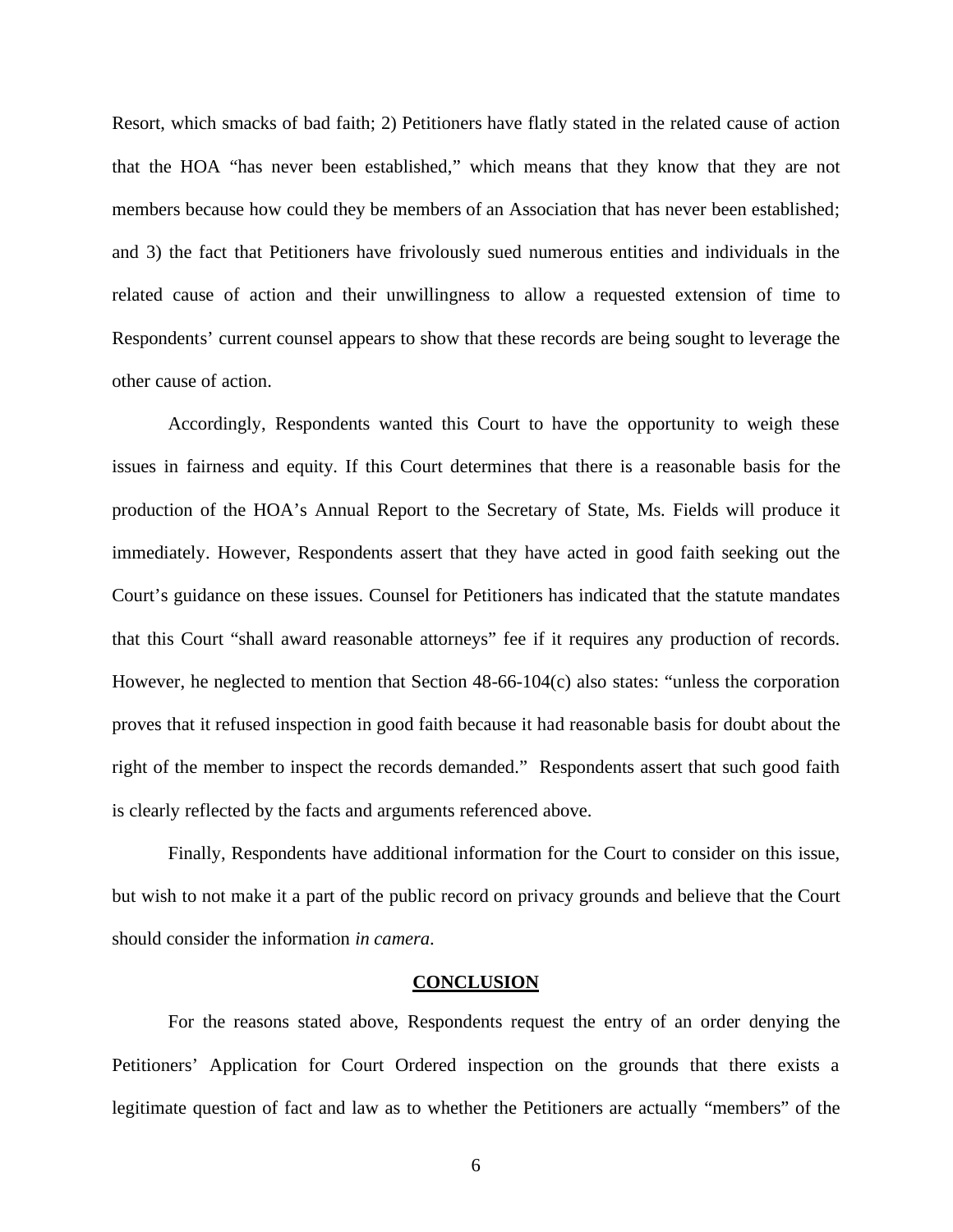Deerfield Resort Homeowners Association, Inc. Alternatively, Respondents request the entry of a protective order for the confidential production of the HOA's 2020 Annual Report to the Secretary of State, which is not to be publicly disseminated and that Petitioners are not entitled to their attorney fees on the basis that the Respondent Madeline Fields's initial refusal to produce records was made in good faith.

Respectfully submitted this 31st day of March 2020.

*s/ Preston A. Hawkins* Preston A. Hawkins, Esq. (BPR #022117)

LEWIS, THOMASON, KING, KRIEG & WALDROP, P.C. One Centre Square, Fifth Floor 620 Market Street P.O. Box 2425 Knoxville, TN 37901 (865) 546-4646 *Attorneys for Respondents*